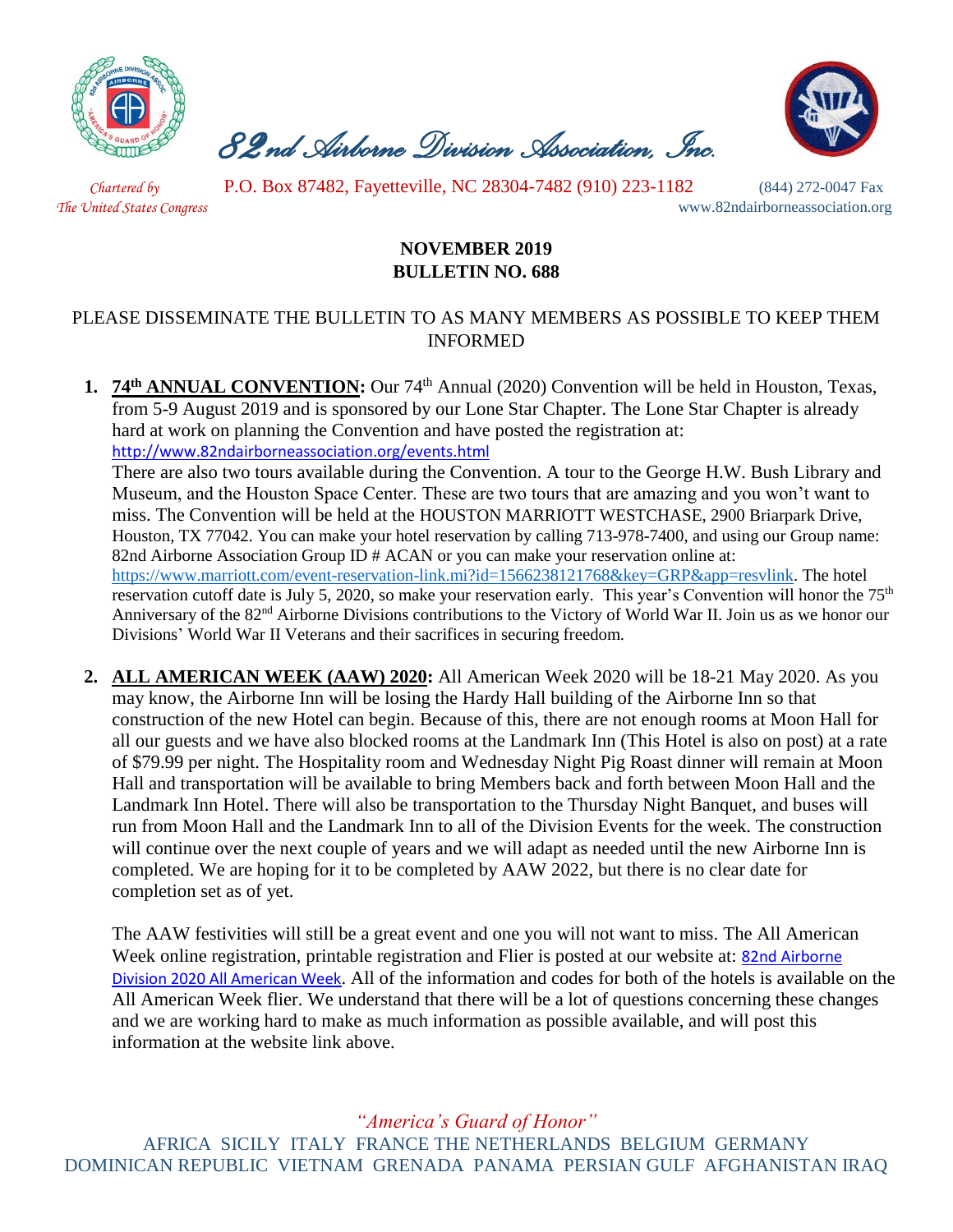



- **3. DONATIONS TO THE "HOLIDAY TROOP SUPPORT"**: We are once again gearing up for our "Holiday Troop Support" program which will provide Holiday meals to 500 82<sup>nd</sup> Airborne Division Families for the Thanksgiving Holiday and 500 meals for the Christmas Holiday Season. We will work with the Division Chaplain's office to provide these meals to deserving Families of our Active Duty 82<sup>nd</sup> Airborne Division Troops, including Families of our deployed Troopers. This project was a huge success over the last three years and we accomplished our goal of providing 1,000 meals over the Holiday season each year. Our office still receives thanks from Families for our past year's donations. Let's make this year as big of a success and provide the Troopers and their Families with another 1,000 meals donated by our Association. The Meals will be distributed by the Association, and Division Chaplains office, on 22 November for Thanksgiving, and 13 December for the Christmas Holiday Season. We will also be distributing Holiday candy bags to the children of our Troopers at the 82<sup>nd</sup> Airborne Division Holiday Concert to show our appreciation for their sacrifices in sharing their parents time to protect our Nation. Please send donations so that we can provide these meals over the Holiday Season. If donations exceed what is needed for these meals, the additional funds will be reserved for next year so that we may continue this tradition. For those who have already donated, we thank you for your kind support of the Troops. For those who would like to donate, please send a check to our office at: P.O. Box 87482, Fayetteville, NC, 28326, or you can go to our donations link at: [82nd Association](http://www.82ndairborneassociation.org/donate.html)  [Donations](http://www.82ndairborneassociation.org/donate.html) to make your donation. This program has a direct impact on the lives of our Troopers and their Families and will also provide meals to the Families of our Deployed Troopers. Thank you for your support.
- **4. NATIONAL OFFICERS FOR 2020:** The following will assume/continue office effective 1 January 2020:
	- a. President Gary Rezabek (John Towle-Cleveland Chapter) was re-elected.
	- b. Vice President Steven Copening (Central Pennsylvania Chapter) was elected.
	- c. National Secretary Mike Oesch (Vulcan Chapter) was re-elected.
	- d. National Treasurer William Waller (Kentucky Airborne Chapter) was elected.

The General Membership meeting filled six (6) Veteran Directors vacancies. Congratulations to Richard Becker (North Central Florida Chapter), who was re-elected to the Board of Directors. Congratulations to our new members of the Board of Directors, William Bell (Gen Dennis L. Via All Airborne Signal Chapter), Steven Copening (Central Pennsylvania Chapter), Maggie Peppers (Don Lassen Atlanta All Airborne Chapter), Nero Tucker (Vulcan Chapter), and William Waller (Kentucky Airborne Chapter).

We encourage Chapters to begin looking at prospective nominees for the 2021 Board of Directors. This is a very important position within the Association and one that will allow members to assist the Association in successfully moving forward.

**5. ATTENDANCE OF NATIONAL OFFICERS**: Act now to request the attendance of the Association President to your Chapter events. Please send invitations by mail or email and send a copy to the Executive Director. Requests for participation of National Officers in Chapter or Regional events should be coordinated with the respective Officer(s) and submitted in writing to the Executive Director of the

# *"America's Guard of Honor"*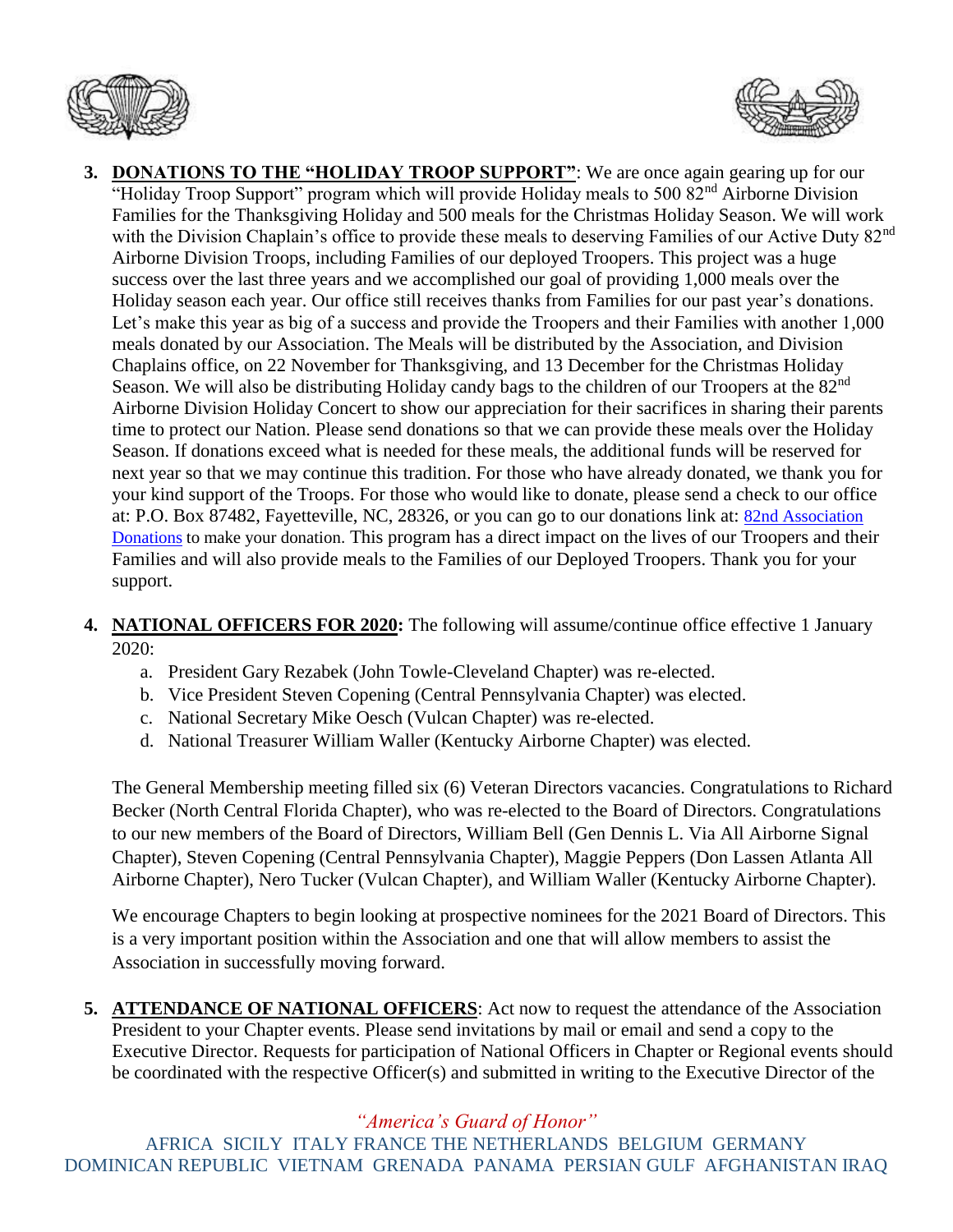



Association. Please allow as much lead time as possible so that the Officer(s) can plan ahead. Please remember that all events can be published in the Paraglide and on the Association website (Events).

**6. 2018 82nd AIRBORNE ASSOCIATION FINANCIAL REPORT:** The 2018 Association Financial Report is posted on our website at the following link Quick Links/Forms and Resources/[2018 Financial](http://www.82ndairborneassociation.org/assets/2018-annual-audit-for-publishing.pdf)  [Report,](http://www.82ndairborneassociation.org/assets/2018-annual-audit-for-publishing.pdf) and has been emailed to all our Chapters through their Association email address, and posted in the Fall 2019 Paraglide.

### **7. CURRENT PROJECTS OF THE ASSOCIATION**:

This is a list of some of the Projects the Association has approved for working on in 2019/2020:

- a. Holiday Troop Support: We will provide 1,000 meals to Troopers and their Families during the Thanksgiving and Christmas Season (will be accomplished through corporate, Chapter and individual donations).
- b. Recognition of the Jumpmaster, NCO, and Trooper of the Year: (Will be accomplished through corporate donations).
- c.  $3<sup>rd</sup>$  Annual All American Adventure 2020: Plan is to send twenty 82<sup>nd</sup> Airborne Division Troopers on a 4-day resiliency trip to the Catskill Mountains for fishing, hiking, biking and numerous other activities. Aimed at helping Troopers in reintegration after deployment, this project uses donations from Association Members and Chapters, and Corporate sponsorship. This trip will take place in June 2020, provided we are able to secure funding for our Troopers.
- d. Our Division currently has Troopers deployed to Afghanistan and the Association will be looking for ways to support them during their deployment.
- e. The Association will again work to sponsor attendance of 82<sup>nd</sup> Airborne Division World War II Veterans at our 74th Annual honoring their service in the victory of World War II on its 75<sup>th</sup> Anniversary. (This project can only be accomplished by donation of Members, Chapters, and Corporate sponsorship). Please help us to once again honor the service of our WW II Veterans, and give us the ability to share in their experiences by bringing them to our 74th Annual Convention.
- **8. DONATIONS TO GENERAL FUND**: The Association is working on numerous projects, and continues to look for ways to better the lives of our Active Duty and Veteran Members. Now that we have been granted our 501(c)3 status, we will be stressing our fund raising through corporate donations, but we still need the support of our Local Chapters and Association Members to complete the funding on all projects and to help sponsor other projects for our Active Duty and Veteran Members. Our 2019 projects of sending our WW II Veterans back to Normandy and the Annual Convention at no cost to the Veteran, as well as our All American Adventure were accomplished with very little help by our

# *"America's Guard of Honor"*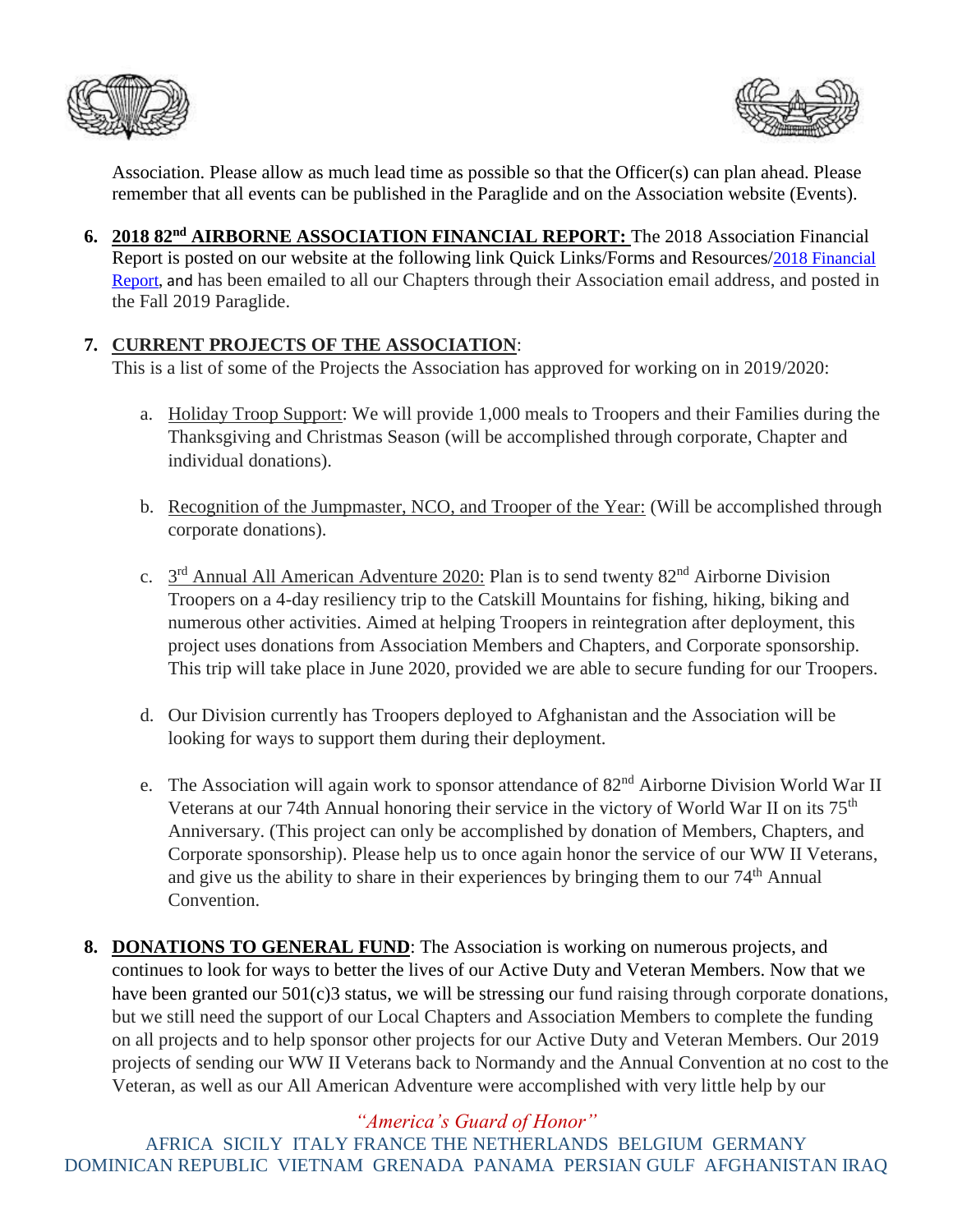



Chapters and Members. These project costs were almost \$120,000 and were mainly obtained from donors who have never been in the Military and still understood the importance of these projects. It is time that our Chapters and Members stand up and support the work the Association is doing. We are asking for you to support your Airborne Brothers and Sisters by supporting our Association so that we can do more to support them. Please help your Association in our efforts to continue to serve our Airborne Family by donating to the Association General Fund. Every little bit helps. Support YOUR Association!

Thank you for your support.

To make a donation, PLEASE go to: **[Donate](http://www.82ndairborneassociation.org/donate.html)** and or mail your donation to the National office at: P.O. Box 87482, Fayetteville, NC 28304. Do your part in helping the success of the Association.

**9. IRS LETTERS TO CHAPTERS OF NON TAX RETURN SUBMITTAL:** Again this year some of our Chapters are receiving letters from the IRS informing them that their Chapter tax returns have not been submitted, and again this year the National Office will clear this up. I assure you that all of the Association Chapters tax returned were submitted on time, and as a group tax return, as we are instructed to do. That is, all the tax returns that were submitted on time to our office.

If you receive one of these letters, please email or mail them to our office and we will have our accountant submit all of them to the IRS with a copy of our completed group tax return, and that will fix the issue. As previously stated, all the received tax returns sent to our office on time were filed and are complete for 2018.

**10. CURRENT IRS STATUS OF THE ASSOCIATION AND CHAPTERS:** The Association received questions on the IRS Nonprofit status of the Association and Chapters and wants to insure that all the Chapters are aware of our current statuses, and how we have gotten here.

In 2016, the Association decided to request a change to our nonprofit status from a  $501(c)4$ , which is partially tax deductible, to a fully tax deductible status. We were advised by the IRS to seek a 501(c)19 status that is fully tax deductible, and is for Veteran Military organizations. So we submitted the request for a 501(c)19 status and, on 30 Mar 2017, this status was granted to us by the IRS. Since the regulations state that the parent organization must first obtain the status before requesting the sub organization to receive the same status, we were now able to request the  $501(c)19$  status for the chapters, and we did so. We filled out all the requests and submitted them to the IRS. During the time we were waiting for approval for the Chapters, it became apparent to the Association that the 501(c)19 status was not working for us. Even though the IRS sees it as a fully tax deductible status equal to the 501(c)3 status, most organizations were rejecting our donation requests because they were setup to only give to 501(c)3 organizations, and were not willing to do the work involved to change their standards just for our organization. After several rejections, we spoke with the IRS about this situation, and all they could tell us is that the prospective donors should understand that we are the same as a  $501(c)3$ , and had no reply to "but they don't". So our only option would be to request to change our status to 501(c)3. Possibly

*"America's Guard of Honor"*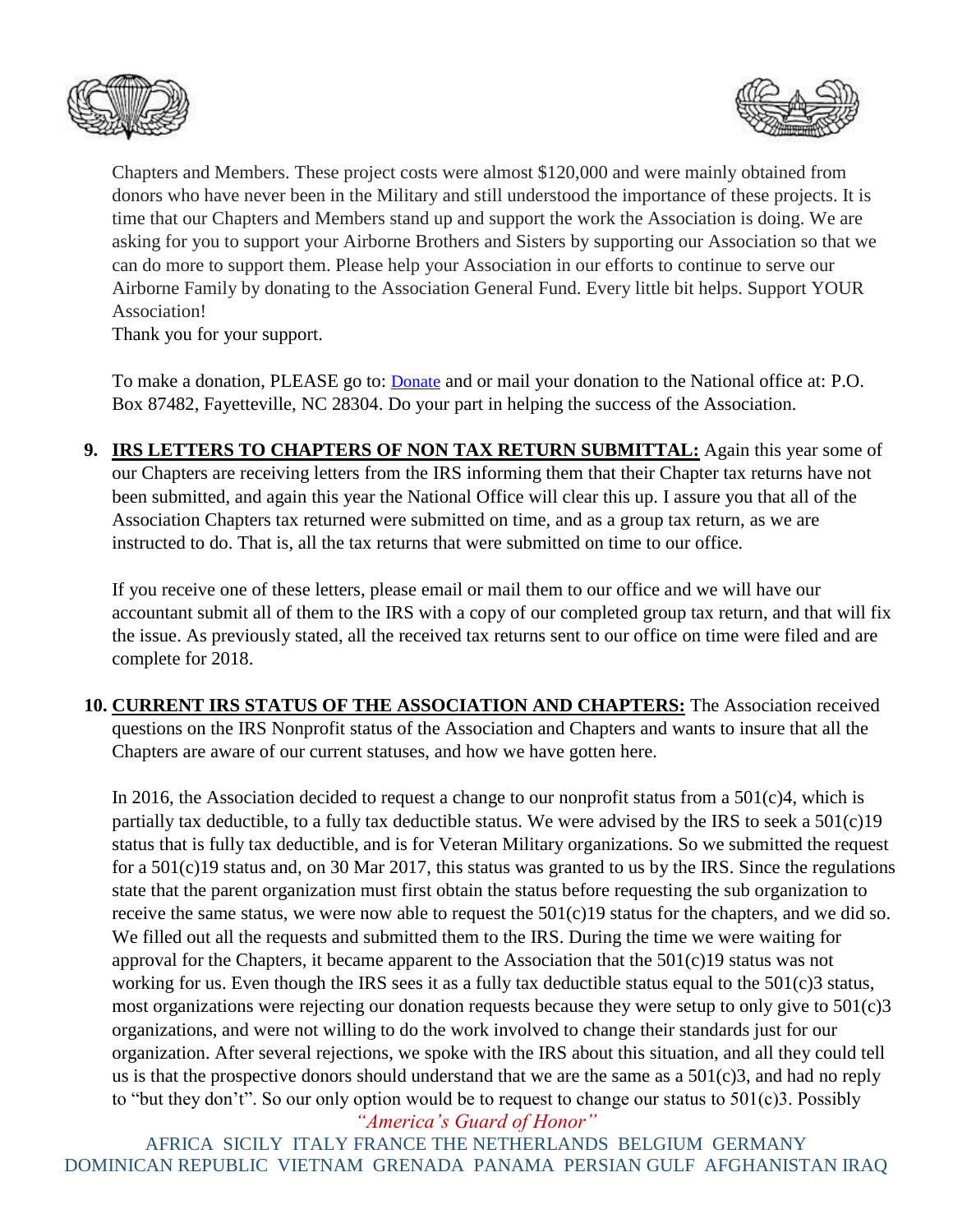



organizations will change their standards and include 501(c)19 status, but that was not helping us now. Since it was costing us  $$3,000$  to obtain the  $501(c)19$  status for the Chapters, the first thing we did was ask the IRS to stop our request for the Chapters until we obtained our (c)3 status and could resubmit for the Chapters to also receive a (c)3 status.

In October 2018, we submitted for a change to a 501(c)3 and included all the reasoning, explained here, to our reasoning for the request. As you can image, the IRS initially came back with "there is no need for a change, since they are both fully tax deductible", but with another letter of explanations and several conversations later, we were finally granted our 501(c)3 status on 23 July 2019. Yes, it can take that long. Once we obtained this status for the Association, we began our process of requesting our Chapters receive the (c)3 status also, and that is where we currently are. We are hoping it does not take as long for this change, but if we go by our past experience it can be ten months before we get approval for the change. We are hoping that we will have this all sorted out by Summer 2020.

When we do receive the approval, we will insure that all the Chapters receive their new IRS Tax Exempt Letters for their files, and we can finally put this to bed. I hope this explains how we got to where we are, and we will keep you advised of any changes.

**11. CHANGE IN CHAPTER OFFICERS**: *When your Chapter elects new Officers please notify the National Office so that we can update our records*. Elected Chapter Officers must be members in good standing and annual members must be current. Please provide Chapter Officers (EVEN IF THERE ARE NO CHANGES) to National annually so that we can update our files, the Paraglide and the Association website. *Please be sure to give any newly elected Chairmen access to the Chapter email account*. If there are any problems with gaining access, please contact the National Office for assistance.

**12. PAYMENT OF CHAPTER PORTION OF MEMBERSHIP DUES (CHAPTER REFUNDS):** The portion of membership dues received directly at the National Office, and to be paid to the Chapter selected by the member upon registration, as per the Association By-laws, Article II-Membership, Section 1, Paragraph E, Subparagraph 1, Items a-c, for the period Jan-Jun 2019 were sent to the Chapter email accounts 1 October 2019. PayPal sent an email to the Chapter email address to notify you of this payment so that you can insure your payment is directed to your Chapter bank account. The refunds sent to Chapters who have not yet set up their PayPal account have been returned to the National Office account. Any Chapter wishing to donate their payment to the National Office, please notify us if you wish to donate these returned funds to the Association.

**13. USE OF ASSOCIATION FORMS FOR MEMBERSHIP**: Please use the membership application forms provided on our website rather than chapter specific forms. Chapter forms do not always relay the correct or changed information, and make it more difficult for processing membership. As of January 2019, we will not accept any documents other than those provided by the National office.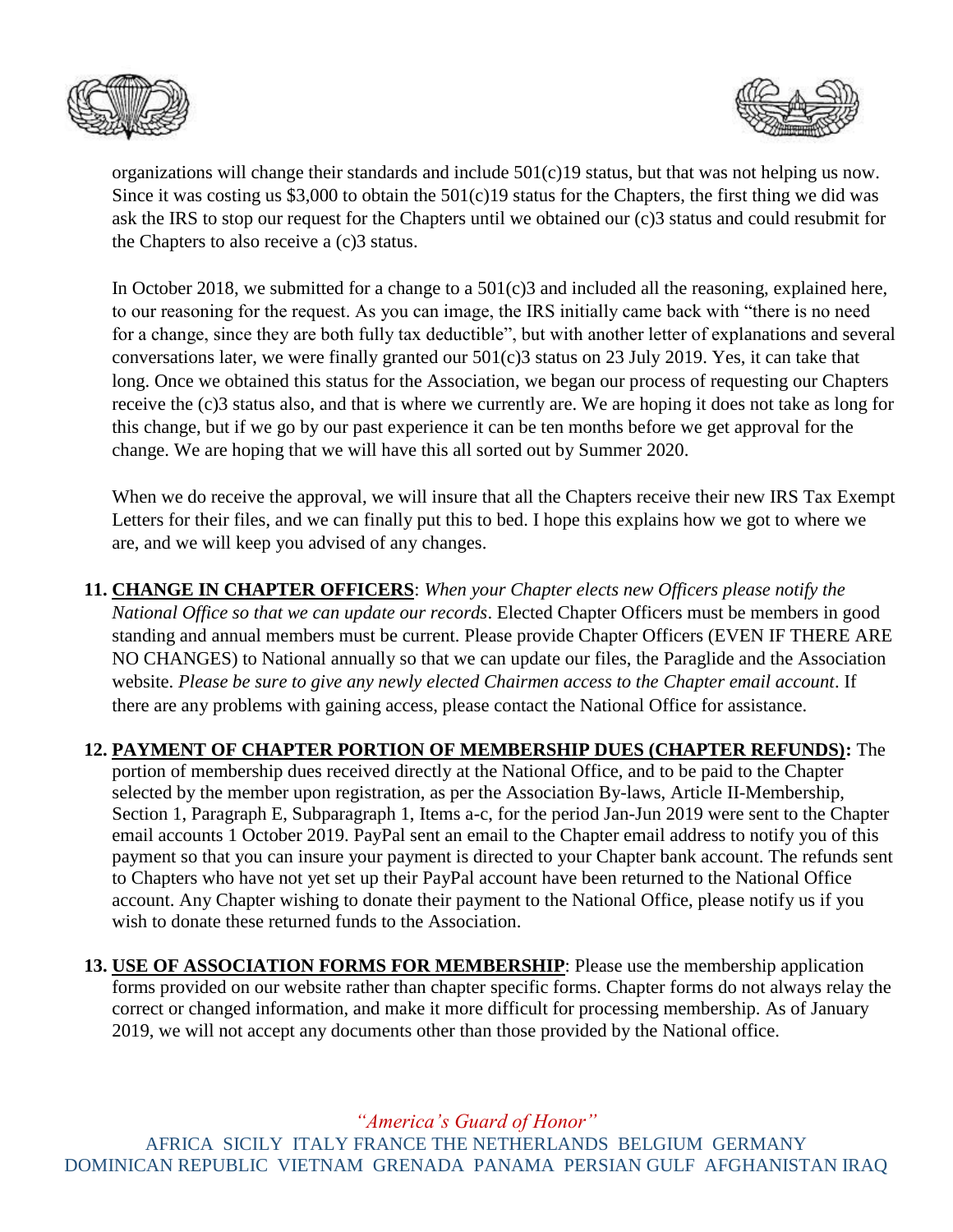



- **14. ONLINE SUPPORT DOCUMENTS**: The National office has posted documents on our webpage in the Quick Links / Forms & Resources folder on our website to assist the Chapters. These include forms for Chapter Continuity and Chapter Startup. Please look over these forms and use them as needed.
- **15. NOVEMBER IS EDUCATIONAL FUND MONTH:** We are intent on providing assistance to deserving students and troopers returning to civilian life. Please keep in mind that November is Educational Fund Month. Please make an extra effort to canvass local businesses to solicit funds. Remember that the Fund is an IRS 501(c)3 entity and all donations are tax deductible. Donations should be mailed to the National Office at P.O. Box 87482, Fayetteville, NC 28304.
- **16. NOMINATIONS FOR NATIONAL OFFICERS:** We encourage Chapters to begin looking at prospective nominees for the 2020 Board of Directors. These are very important positions within the Association and ones that will allow members to assist the Association in its continued success.
- **17. ASSOCIATION SUSPENSES/DEADLINES:** Please note the following Association deadlines (all information should be sent to the Executive Director, unless otherwise noted):
	- a. No deadlines at this time.
- 18. 82d AIRBORNE ASSOCIATION USAA CREDIT CARD: Check out the 82<sup>nd</sup> Airborne Division Association's co-branded cards. These cards display a Paratrooper under the silk on the front. It's a very nice card to have. To get a co-branded Association card, please call 855-755-8263 or go to [www.usaa.com/82nd](http://www.usaa.com/82nd) . If you use a credit card, please choose the card that supports the Association.
- **19. E-NEWS BULLETIN:** *Get Army and Airborne related news directly to your emails!* Members who insure they shared their email address with the Association will receive our E-news bulletin which contains informative articles about the 82<sup>nd</sup> Airborne Division, the Airborne community, the Military, Veterans issues, and even Association related articles, and links to our Bulletins, the Paraglide Magazine, and Fliers and Registration forms for Association Event. If you are not receiving the E-news bulletin to your email just send us your email address and we will add you to the list. Although we have had requests, we are only offering this benefit to our Association members. Sign up today and keep up to date on Airborne issues!
- **20. WITHIN THE DIVISION AND FORT BRAGG:** Please visit the following 82d Airborne Division websites to find out what is happening within the Division and sign up for our E-News bulletin: <http://www.dvidshub.net/image> and [http://www.bragg.army.mil/82nd/pages/default.aspx.](http://www.bragg.army.mil/82ND/Pages/default.aspx) Also, don't forget to check out the Division's Facebook page<https://www.facebook.com/82ndAirborneDivision>
- **21. ASSOCIATION UPCOMING EVENTS:** *Support our Chapters!* Please announce the following upcoming regional events at Chapter meetings, via the Chapter newsletter and website. Registration and information on these events were published in the Paraglide and/or on the Association's website at the following link [www.82ndairborneassociation.org/events.html.](http://www.82ndairborneassociation.org/events.html) If you would like to have the Association

# *"America's Guard of Honor"*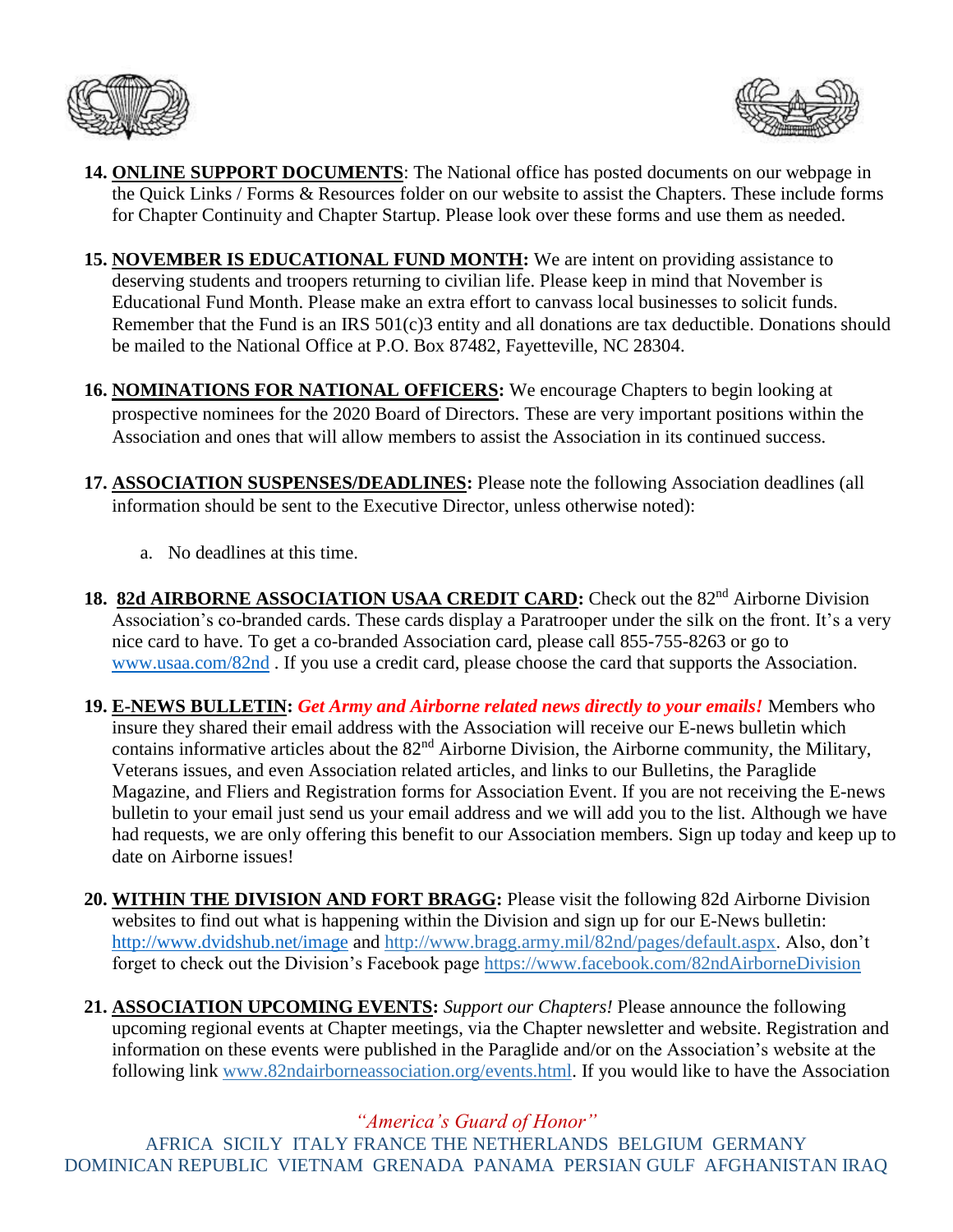



President or Executive Director attend your event, please send an invitation to the National office in enough time for us to plan and we will do our best to attend.

- a. 2019 Veterans Day Activities, 9 11 November 2019 in Arlington, VA is hosted by the COL Reuben H Tucker Chapter, the Washington, DC Chapter and the 82<sup>nd</sup> Airborne Division Association. The POC is Bill Bauer 910-223-1182. The host hotel is Sheraton Pentagon City in Arlington, VA. Hotel Reservations 800-325-3535 (Code ADA) or [https://www.marriott.com/event-reservations/reservation](https://www.marriott.com/event-reservations/reservation-link.mi?id=1559678012440&key=GRP&app=resvlink)[link.mi?id=1559678012440&key=GRP&app=resvlink](https://www.marriott.com/event-reservations/reservation-link.mi?id=1559678012440&key=GRP&app=resvlink)
- b. 8th Annual Airborne Reunion, 27 29 February 2020 in Lexington, KY is hosted by the Kentucky Airborne Chapter. The POC is Bill Waller (502)396-4770. The host hotel is the Four Points by Sheraton Lexington in Lexington, KY. Hotel reservations is (859) 259-1311.
- c. 2020 Sun City "All Airborne" Fiesta VIII,  $1 5$  July 2020 in El Paso, TX is hosted by the Benavidez-Patterson "All Airborne" Chapter. The POC is John Ceballos, 2608 Fort Blvd, El Paso, TX 79930-2116. The host hotel is Doubletree Hotel by Hilton, 600 N. El Paso Street, El Paso, TX 79901. Hotel reservations 800-445-8667, reservation code ADA
- **22. COMBINED FEDERAL CAMPAIGN**: *Please help!* Chapters and Members are encouraged to contact local businesses for tax deductible donations for the 82nd Airborne Division Association Education Fund. The 82<sup>nd</sup> Airborne Division Association Educational Fund benefits our Dependent Children and young Paratroopers who have recently left the service and is a tax exempt organization under the provisions of Section 501(c)3 of the Internal Revenue code.
- 23. 6th ANNUAL ASSOCIATION 50/50 RAFFLE: Let's make our 6<sup>th</sup> Annual 50/50 Raffle even more successful than the previous years. The drawing will be held on Saturday, August 2020 at the Airborne Heritage Banquet during our 74th National Convention. You do not have to be present to win, but you do need to enter! Raffle tickets can be found on our website under Events and can be mailed to the National Office.
- **24. FACEBOOK PAGE: 'Like Us'** at https://www.facebook.com/82ndAssociation/. *This is the ONLY official Facebook page of the Association. We have no affiliation with any other sites that are using the Association's name!* We would love to receive pictures or information from the Chapters of events that they have hosted to share with our members!

President Rezabek, together with the Past Presidents, Officers and Directors of the Association and their spouses wish to thank all Members for their service and hope to see you at the Veteran's Day event or other Association and Chapter events. Thank you for spreading the Airborne Spirit throughout your communities, and for supporting our Association. Please, keep all of our deployed Troopers and their Families in your prayers!

*"America's Guard of Honor"*